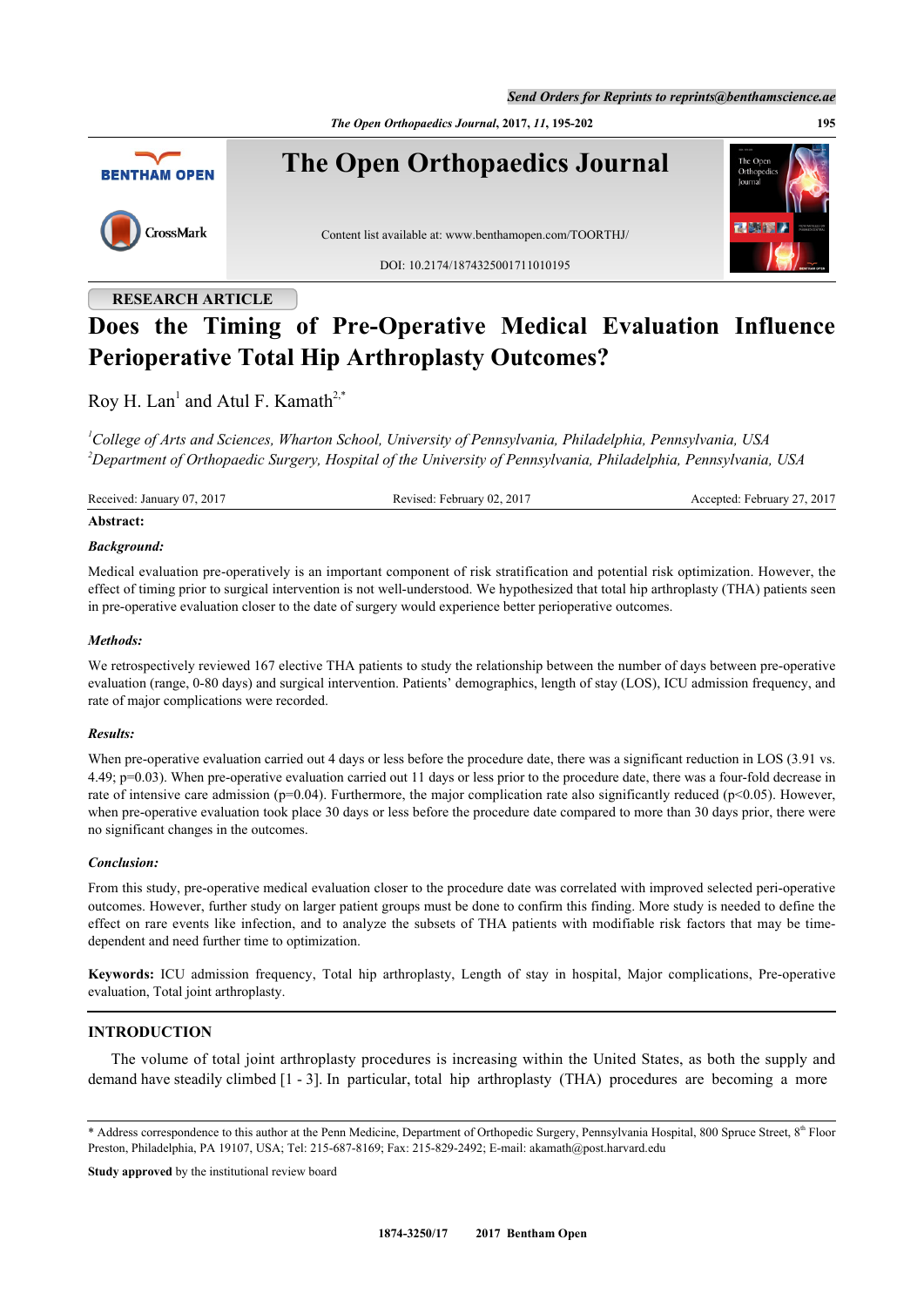common orthopedic procedure [[4,](#page-5-2) [5](#page-5-3)]. With this rise in procedure volume, it is important to understand the mechanisms by which procedure safety and quality can be improved [[6](#page-5-4)]. Pre-operative medical evaluations are a crucial part of delivering robust, quality driven care for patients both within orthopedics and other fields of surgery [[7](#page-6-0) - [9](#page-6-1)]. The perioperative optimization of patients undergoing THA and revision procedures proves no exception [[10\]](#page-6-2). While it is intuitive that conducting a thorough, robust pre-operative evaluation is critical to improving surgical outcomes, it is not as clear as to when pre-operative evaluations are most effective. As efficiency and throughput measures increase in importance in orthopedics, the ability to match pre-operative evaluation with the timing of surgery may prove important.

There are a number of studies within the literature that have examined best practices of pre-operative evaluations for a variety of medical procedures, but very few have examined when to conduct these examinations pre-operatively [[11](#page-6-3) - [14\]](#page-6-4). In fact, there are significant gaps within the literature regarding the timing of pre-operative evaluations, especially within orthopedics. There are no studies, to our knowledge on the total joint literature, that specifically examine the optimal timing of pre-operative evaluations as related to post-operative outcomes measures [\[15](#page-6-5)].

This study aims to determine whether the timing of pre-operative evaluations for patients undergoing THA affects perioperative health outcomes. More specifically, this study examines the relationship between the timing of preoperative evaluations and three quality measures: length of stay (LOS) in hospital, need for higher acuity of care inhospital (ICU admission frequency), and the frequency of major complications post-operatively.

# **MATERIALS AND METHODS**

This study included 175 patients who underwent either a THA or revision THA procedure from November 21, 2011 to June 11, 2012. The data set was obtained directly from the institutional data requisition department under a Strategic Decision Support (SDS) facility. Complete data was available for 167 patients, which comprised the final cohort. The patients were divided into two study cohorts: Total Cohort and a Total Hip Arthroplasty (THA) Cohort. The Total Cohort included patients who underwent either THA and revision THA procedures, while the THA Cohort included only patients who underwent a THA.

The data sets were then analyzed to determine total numbers, frequencies, means and standard deviations for key clinical values. Univariate and stepwise forward logistic regression analyses were utilized in order to determine the statistical relationships between days pre-op and our chosen measures of quality: LOS, ICU admission frequency, and major complication frequency. The variable "Days pre-op" refers to how many days prior to the date of surgery the preoperative evaluation occurred. Major complications included: myocardial infarction, pulmonary embolism, acute renal failure, cerebral vascular accident, hypotension, circulatory failure, and respiratory failure. ASA classification was used as a general surrogate for patients' health. A two-tailed Fisher's t-test was used in order to detect statistical significance, while a p-value of  $\leq 0.05$  was deemed statistically significant. The time intervals were chosen based on the time points at which a pre-surgical clearance may occur pre-operatively. Time intervals of 5-days, 10-days, and 30-days were analyzed, while statistically significant differences in the quality of care mean values were presented. In addition, a power analysis shows that a minimum cohort number of 17 was required for sufficient statistical power—assuming a power of 80% and a statistically significant p-value of < 0.05 for the LOS variable. All comparison cohorts contained more than n=52 samples each, meeting the statistical power threshold. The study examined differences in clinical factors varying days of pre-operative medical evaluation.

#### **RESULTS**

Data was analyzed for the respective patient groups: Total Cohort  $(n=167)$  and THA Cohort  $(n=144)$ . The demographic and clinical data of these study cohorts are listed in Table **[1](#page-1-0)**. The mean clinical values, along with their standard deviations and p-values are presented in Table **[2](#page-2-0)**. The two cohort populations did not differ statistically for any of these clinical values.

<span id="page-1-0"></span>

|  | Table 1. Demographic and clinical data of study cohorts. |  |  |
|--|----------------------------------------------------------|--|--|
|  |                                                          |  |  |

| <b>Variable</b> | <b>Total Cohort</b><br>$N=167(%)$ | <b>THA Cohort</b><br>$N=144(%)$ |  |  |  |
|-----------------|-----------------------------------|---------------------------------|--|--|--|
| Age             |                                   |                                 |  |  |  |
| $\leq 50$       | $35(21.0\%)$                      | 31(21.5%)                       |  |  |  |
| $50 - 60$       | $51(30.5\%)$                      | $42(29.2\%)$                    |  |  |  |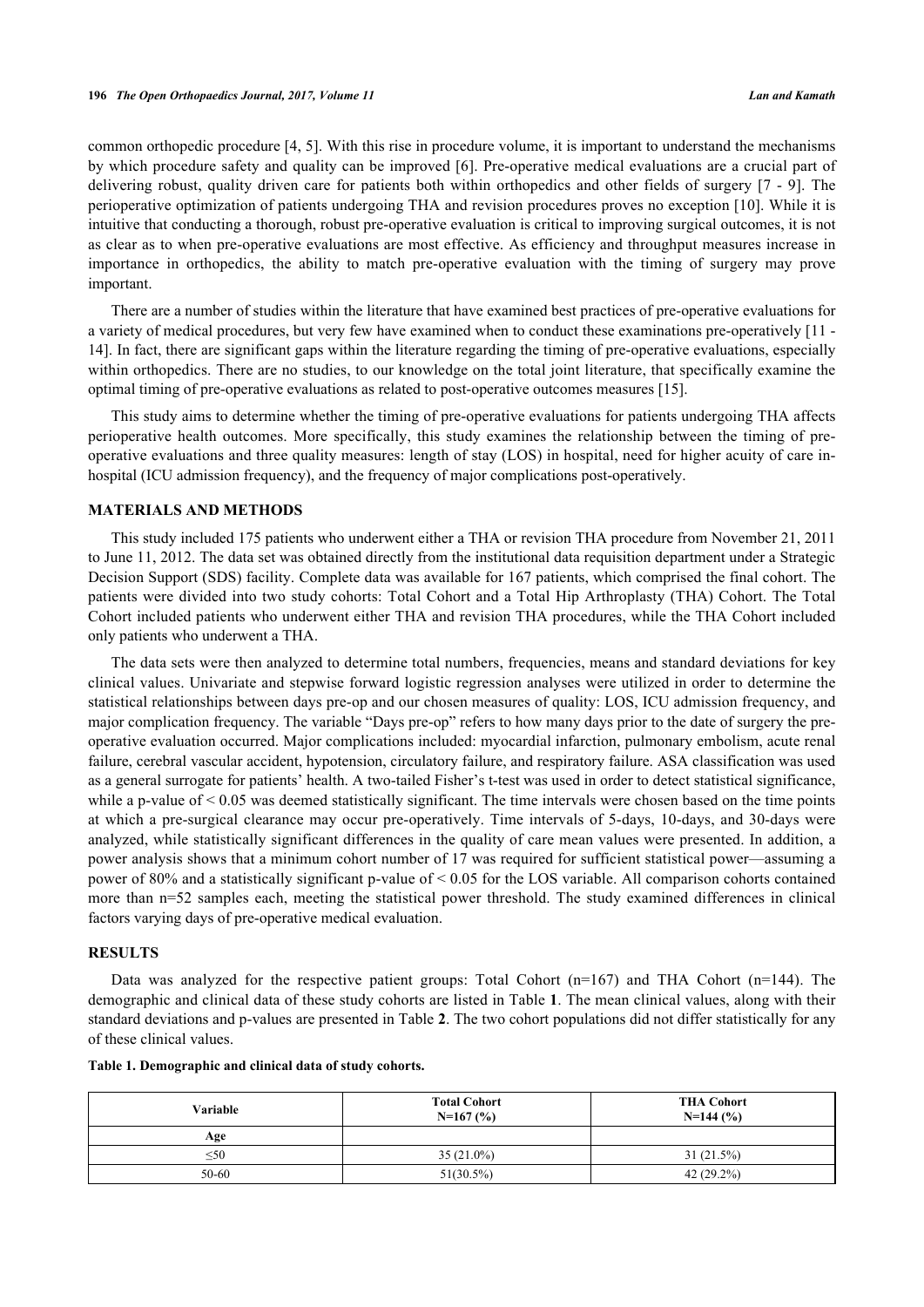#### *Does the Timing of Pre-Operative Medical Evaluation The Open Orthopaedics Journal, 2017, Volume 11* **197**

| Variable                  | <b>Total Cohort</b><br>$N=167$ (%) | <b>THA Cohort</b><br>$N=144$ (%) |  |  |  |  |
|---------------------------|------------------------------------|----------------------------------|--|--|--|--|
| 60-70                     | 50 (29.9%)                         | 41 (28.5%)                       |  |  |  |  |
| 70-80                     | 21 (12.6%)                         | 20 (13.9%)                       |  |  |  |  |
| $\geq 80$                 | $10(6.0\%)$                        | $10(6.9\%)$                      |  |  |  |  |
| Gender                    |                                    |                                  |  |  |  |  |
| Male                      | 80 (47.9%)                         | 66 (45.8%)                       |  |  |  |  |
| Female                    | $87(52.1\%)$                       | 78 (54.2%)                       |  |  |  |  |
| Procedure                 |                                    |                                  |  |  |  |  |
| <b>THA</b>                | 144 (86.2%)                        | 144 (100.0%)                     |  |  |  |  |
| <b>Revision THA</b>       | 23 (13.8%)                         | $0(0.0\%)$                       |  |  |  |  |
| <b>ASA Score</b>          |                                    |                                  |  |  |  |  |
| $\mathbf{1}$              | $6(3.6\%)$                         | $6(4.2\%)$                       |  |  |  |  |
| $\overline{2}$            | 94 (56.3%)                         | 81 (56.3%)                       |  |  |  |  |
| $\overline{3}$            | $67(40.1\%)$                       | 57 (39.6%)                       |  |  |  |  |
| <b>BMI</b>                |                                    |                                  |  |  |  |  |
| <25                       | 44 (26.3%)                         | 39 (27.1%)                       |  |  |  |  |
| 25-29.9                   | 49 (29.3%)                         | 42 (29.2%)                       |  |  |  |  |
| 30-34.9                   | 50 (29.9%)                         | 44 (30.6%)                       |  |  |  |  |
| 35-39.9                   | $12(7.2\%)$                        | $11(7.6\%)$                      |  |  |  |  |
| $\geq 40$                 | $12(7.2\%)$                        | $8(5.6\%)$                       |  |  |  |  |
| <b>Days Pre-Op</b>        |                                    |                                  |  |  |  |  |
| $\leq$ 7                  | 31 (18.6%)                         | 28 (19.4%)                       |  |  |  |  |
| $8 - 14$                  | 49 (29.3%)                         | 45 (31.3%)                       |  |  |  |  |
| $15 - 21$                 | 34 (20.4%)                         | 30 (20.8%)                       |  |  |  |  |
| $\geq$ 22                 | 53 (31.7%)                         | 41 (28.5%)                       |  |  |  |  |
| Pre-Op Type               |                                    |                                  |  |  |  |  |
| <b>Internal Medicine</b>  | 99 (59.3%)                         | 99 (68.8%)                       |  |  |  |  |
| Other                     | 68 (40.7%)                         | 45 (31.3%)                       |  |  |  |  |
| <b>Length of Stay</b>     |                                    |                                  |  |  |  |  |
| $\leq$ 3                  | $9(5.4\%)$                         | $7(4.9\%)$                       |  |  |  |  |
| $\overline{4}$            | $112(67.1\%)$                      | 99 (68.8%)                       |  |  |  |  |
| 5                         | 28 (16.8%)                         | 25 (17.4%)                       |  |  |  |  |
| 6                         | $8(4.8\%)$                         | $6(4.2\%)$                       |  |  |  |  |
| $\geq$ 7                  | $10(6.0\%)$                        | $7(4.9\%)$                       |  |  |  |  |
| <b>ICU</b> Admission      |                                    |                                  |  |  |  |  |
| Yes                       | 20 (12.0%)                         | $12(8.3\%)$                      |  |  |  |  |
| No                        | 147 (88.0%)                        | 132 (91.7%)                      |  |  |  |  |
| <b>Major Complication</b> |                                    |                                  |  |  |  |  |
| Yes                       | $4(2.4\%)$                         | $4(2.8\%)$                       |  |  |  |  |
| No                        | 163 (97.6%)                        | 140 (97.2%)                      |  |  |  |  |

*(Table 1) contd.....*

<span id="page-2-0"></span>**Table 2. Mean clinical values, standard deviations, and P-values of study cohorts.**

| Variable                       | <b>Total Cohort</b> | <b>THA Cohort</b> | <b>P-Value</b> |
|--------------------------------|---------------------|-------------------|----------------|
| Mean Age $\pm$ s.d.            | $57.9 \pm 14.2$     | $58.0 \pm 15.0$   | 0.93           |
| Mean ASA Class $\pm$ s.d.      | $2.4 \pm 0.6$       | $2.4 \pm 0.6$     | 0.86           |
| Mean BMI $\pm$ s.d.            | $29.4 \pm 6.5$      | $29.1 \pm 6.2$    | 0.70           |
| Mean Days Pre-Op $\pm$ s.d.    | $18.9 \pm 14.3$     | $18.3 \pm 14.3$   | 0.86           |
| Mean Length of Stay $\pm$ s.d. | $4.4 \pm 1.5$       | $4.4 \pm 1.4$     | 0.78           |

There was a correlation between fewer days pre-operative medical evaluation and lower average LOS. These findings are presented in Table **[3](#page-3-0)**. More specifically, patients who obtained their pre-operative evaluation 4 or less days prior to surgery had a 0.58 day ( $p=0.03$ ) reduction in the LOS in the Total Cohort, and a 0.53 day reduction ( $p=0.04$ ) in the LOS in the THA Cohort. Additionally, patients who obtained their pre-operative evaluation 6 or less days prior to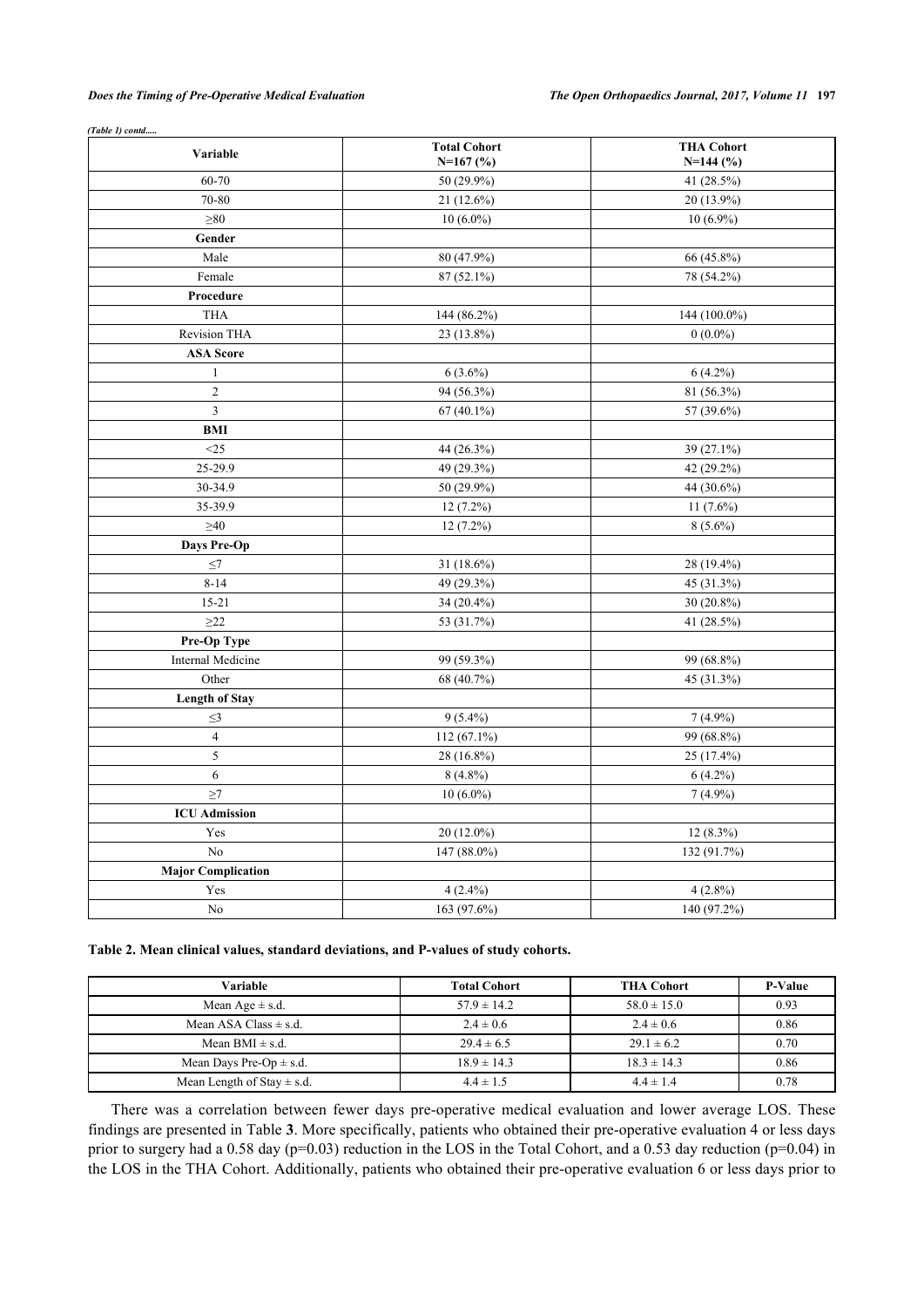surgery had a 0.45 day ( $p=0.02$ ) reduction in the LOS in the Total Cohort, and a 0.41 day reduction ( $p=0.04$ ) in LOS in the THA Cohort.

|                   | <b>Total Cohort</b> |                | <b>THA Cohort</b> |                   |         |  |  |
|-------------------|---------------------|----------------|-------------------|-------------------|---------|--|--|
| Days Pre-Op       | Mean LOS            | <b>P-Value</b> | Days Pre-Op       | <b>Mean LOS</b>   | P-Value |  |  |
| $\leq 4$ vs. $>5$ | 3.91 vs. 4.49       | 0.03           | $≤4$ vs. $≥5$     | 3.91 vs. 4.44     | 0.04    |  |  |
| $56$ vs. $>7$     | $4.05$ vs. $4.50$   | 0.02           | $≤6$ vs. $≥7$     | $4.05$ vs. $4.46$ | 0.04    |  |  |

#### <span id="page-3-0"></span>**Table 3. Significant differences in mean length of stay by days pre-op.**

Evident in Table **[4](#page-3-1)**, the study found that fewer pre-op days directly correlated with lower ICU admission frequency. This was found to be true for patients who obtained their pre-operative evaluation 4 or fewer days prior to surgery, compared to 5 days or more prior to surgery, as well as 10 days or fewer prior to surgery, compared to 11 days or more prior to surgery in both the study cohorts. Additionally, within the Total Cohort, it was found that patients obtaining their pre-operative evaluation 11 days or less prior to their procedure date had a lower ICU admission frequency compared to those obtaining their pre-operative evaluation 12 days or more prior to their procedure (0.06 vs. 0.15; p=0.04).

#### <span id="page-3-1"></span>**Table 4. Significant differences in ICU admission frequency by days pre-op.**

|                         | <b>Total Cohort</b>            | <b>THA Cohort</b> |                         |                                |                |  |
|-------------------------|--------------------------------|-------------------|-------------------------|--------------------------------|----------------|--|
| Days Pre-Op             | <b>ICU Admission Frequency</b> | <b>P-Value</b>    | Days Pre-Op             | <b>ICU Admission Frequency</b> | <b>P-Value</b> |  |
| $\leq 4$ vs. $>5$ *     | $0.00 \text{ vs. } 0.13$       | < 0.01            | $\leq 4$ vs. $>5$ *     | $0.00$ vs. $0.09$              | < 0.01         |  |
| $\leq 10$ vs. $\geq 11$ | $0.04$ vs. $0.15$              | 0.01              | $\leq 10$ vs. $\geq 11$ | $0.02$ vs. $0.11$              | 0.03           |  |
| $\leq$ 11 vs. $\geq$ 12 | $0.06$ vs. $0.15$              | 0.04              |                         |                                |                |  |

\*All procedures with less than 5 pre-op days were statistically significant in comparison, but not shown.

As outlined in Table **[5](#page-3-2)**, fewer pre-op days was correlated with lower major complication frequency. Specifically, patients who obtained their pre-operative evaluation 11 or less days prior to surgery had a lower major complication frequency compared to those who obtained their pre-operative evaluations 12 or more days before surgery in the Total Cohort (0.00 vs. 0.03; p<0.05), and in the THA Cohort (0.00 vs. 0.04; p<0.05).

#### <span id="page-3-2"></span>**Table 5. Significant differences in major complication frequency by days pre-op.**

|                          | <b>Total Cohort</b>                 | <b>THA Cohort</b> |                      |                                     |                |
|--------------------------|-------------------------------------|-------------------|----------------------|-------------------------------------|----------------|
| Davs Pre-Op              | <b>Maior Complication Frequency</b> | P-Value           | Davs Pre-Op          | <b>Maior Complication Frequency</b> | <b>P-Value</b> |
| $\leq$ 11 vs. $\geq$ 12* | $0.00$ vs. $0.03$                   | < 0.05            | $\leq$ 11 vs. $>12*$ | $0.00$ vs. $0.04$                   | $<$ 0.05       |

\*All procedures with less than 12 pre-op days were statistically significant in comparison, but not shown.

There were no statistically significant differences in age, ASA class, or BMI between the patient populations undergoing pre-operative evaluations 4 days or fewer compared to 5 days or more prior to surgery (Table **[6](#page-3-3)**). This was found in both the Total Cohort as well as the THA Cohort.

#### <span id="page-3-3"></span>**Table 6. Differences in mean clinical factors at 4-day pre-op cutoff for total and THA cohort.**

| Variable                  | <b>Total Cohort</b> |                 | <b>P-Value</b> | <b>THA Cohort</b> | P-Value         |      |
|---------------------------|---------------------|-----------------|----------------|-------------------|-----------------|------|
|                           | $\leq$ 4 Days       | $\geq$ 5 Days   |                | $\leq$ 4 Days     | $\geq$ 5 Days   |      |
| Mean Age $\pm$ s.d.       | $51.1 \pm 17.4$     | $58.4 \pm 13.9$ | 0.20           | $51.1 \pm 17.4$   | $58.6 \pm 14.7$ | 0.19 |
| Mean ASA Class $\pm$ s.d. | $2.3 \pm 0.5$       | $2.4 \pm 0.6$   | 0.52           | $2.3 \pm 0.5$     | $2.4 \pm 0.6$   | 0.55 |
| Mean BMI $\pm$ s.d.       | $27.8 \pm 7.8$      | $29.5 \pm 6.4$  | 0.48           | $27.8 \pm 7.8$    | $29.2 \pm 6.0$  | 0.57 |

The patient population undergoing pre-operative evaluation 11 days or less prior to surgery had, on average, a lower ASA class than those undergoing pre-operative evaluations 12 days or more prior to surgery in the Total Cohort (2.2 vs. 2.4; p=0.04). However, this difference was not significant in the THA Cohort (2.2 vs. 2.4; p=0.07). Neither age nor BMI were significantly different in either cohort or population (Table **[7](#page-4-0)**).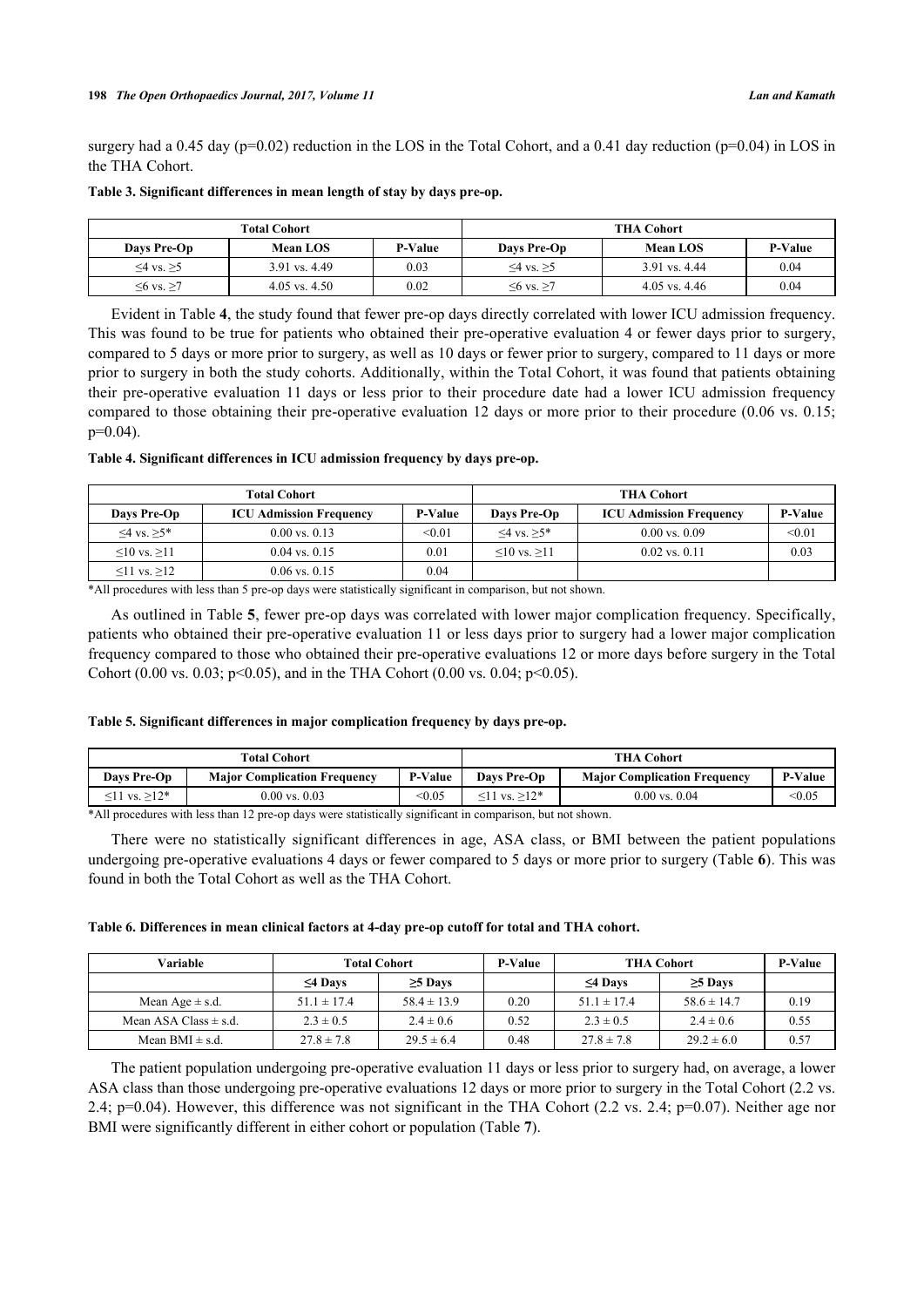| Variable                  |                 | <b>Total Cohort</b> | <b>P-Value</b> | <b>THA Cohort</b> | P-Value         |      |
|---------------------------|-----------------|---------------------|----------------|-------------------|-----------------|------|
|                           | $\leq$ 11 Days  | $\geq$ 12 Days      |                | $\leq$ 11 Days    | $\geq$ 12 Days  |      |
| Mean Age $\pm$ s.d.       | $55.5 \pm 14.8$ | $59.0 \pm 13.9$     | 0.14           | $55.5 \pm 14.0$   | $59.4 \pm 14.8$ | 0.15 |
| Mean ASA Class $\pm$ s.d. | $2.2 \pm 0.5$   | $2.4 \pm 0.6$       | 0.04           | $2.2 \pm 0.5$     | $2.4 \pm 0.6$   | 0.07 |
| Mean BMI $\pm$ s.d.       | $28.4 \pm 6.6$  | $29.9 \pm 0.2$      | 0.17           | $28.0 \pm 6.5$    | $29.7 \pm 5.9$  | 0.14 |

<span id="page-4-0"></span>

|  | Table 7. Differences in mean clinical factors at 11-day pre-op cutoff for total and THA cohort. |  |  |  |  |  |  |
|--|-------------------------------------------------------------------------------------------------|--|--|--|--|--|--|
|  |                                                                                                 |  |  |  |  |  |  |

## **DISCUSSION**

As the rates of total joint arthroplasty procedures in the United States rise, it remains vital to identify processes that may improve quality and care outcomes [[16](#page-6-6) - [18](#page-6-7)]. As reflected in the literature, the effective optimization of patients prior to surgery is a key component to improving perioperative outcomes [\[19](#page-6-8) - [21\]](#page-6-9). In fact, pre-operative evaluations can often illuminate previously unknown comorbidities, along with a variety of other potentially risky conditions [[22](#page-6-10), [23\]](#page-6-11). Additionally, pre-operative evaluations have been shown to decrease the risk of mortality, total costs of patient care, and a variety of other outcome measures [\[24](#page-6-12) - [26\]](#page-6-13).

While there are many studies in the medical and orthopedic literature examining the role of pre-operative evaluations, these studies mostly focus on the implementation of different pre-operative interventions and their effects on outcomes [\[27](#page-7-0) - [29](#page-7-1)]. While it is certainly important to determine what elements of a pre-operative evaluation may contribute to better outcomes, we hypothesize the importance of examining the timing of pre-operative evaluations and the effect on patient outcomes. However, little investigation has focused on identifying the optimal timing of preoperative evaluations, especially for THA. We know of no previous studies examining this relationship within the orthopedic literature [[15\]](#page-6-5). Thus, this study attempts to address this literature gap.

The study's first significant findings were multiple correlations between fewer days pre-op and lower average LOS. This data appears to indicate that scheduling pre-operative assessments closer in time to the procedure date may improve care outcomes by reducing LOS. There may be a number of reasons for this observation, and potentially many confounding factors that can contribute to this difference in the LOS. This may be due to increased patient adherence to physician guidelines or simply due to a difference in the patient population [\[30](#page-7-2)].

The second significant finding of the study was a correlation between fewer days pre-op and lower ICU admission frequency. Patients who obtained their pre-operative evaluations closer in time to their procedure date had significantly lower ICU admission frequencies. In fact, no patient undergoing a pre-operative evaluation less than five days prior to surgery was admitted to the ICU. These findings were replicated both in the Total Cohort as well as the THA Cohort, and may indicate that scheduling pre-operative assessments closer in time to the procedure date may reduce the risk of an ICU admission due to optimization measures closer to the surgical intervention.

The third outcome measure used within the study was major complication frequency. The study found that fewer pre-op days correlated with lower major complication frequency. Specifically, patients undergoing pre-operative evaluations 11 days or less prior to surgery exhibited a lower major complication frequency than those who obtained their evaluations 12 days or more prior to their procedure in both the Total Cohort as well as the THA Cohort. In fact, no major complications occurred for any patient within the study that obtained a pre-operative evaluation less than 12 days prior to their procedure. This seems to indicate that scheduling a pre-operative evaluation closer in time to the procedure date may be a preventative measure against major complications. This may be due to the pre-operative evaluation's ability to gather more accurate data immediately prior to surgery, limiting the window in which new co-morbidities or conditions may arise prior to surgery [[31,](#page-7-3) [32\]](#page-7-4).

While this study found that pre-operative evaluations closer to the procedure date correlated with improved outcomes, as measured by LOS, ICU admission frequency, and major complication frequency, it is important to note that this does not implicate a causal relationship due to the nature of this retrospective dataset. In order to better understand if the significant differences in outcomes found within the study were due to the timing of pre-operative evaluations or other factors, an analysis of the comparative population groups was conducted. This analysis of patient subgroups indicated that there were no statistically significant differences in age, ASA class, or BMI for any of the population groups, except for the ASA class of patients in the Total Cohort's 11-day pre-op cutoff populations. While there were no other statistically significant differences in age, BMI, or ASA class for any of the other comparative populations, it is important to note that the mean age, BMI, and ASA class were all elevated for each population group above the 11-day pre-op cutoff. This may indicate that patients who received their pre-operative evaluations earlier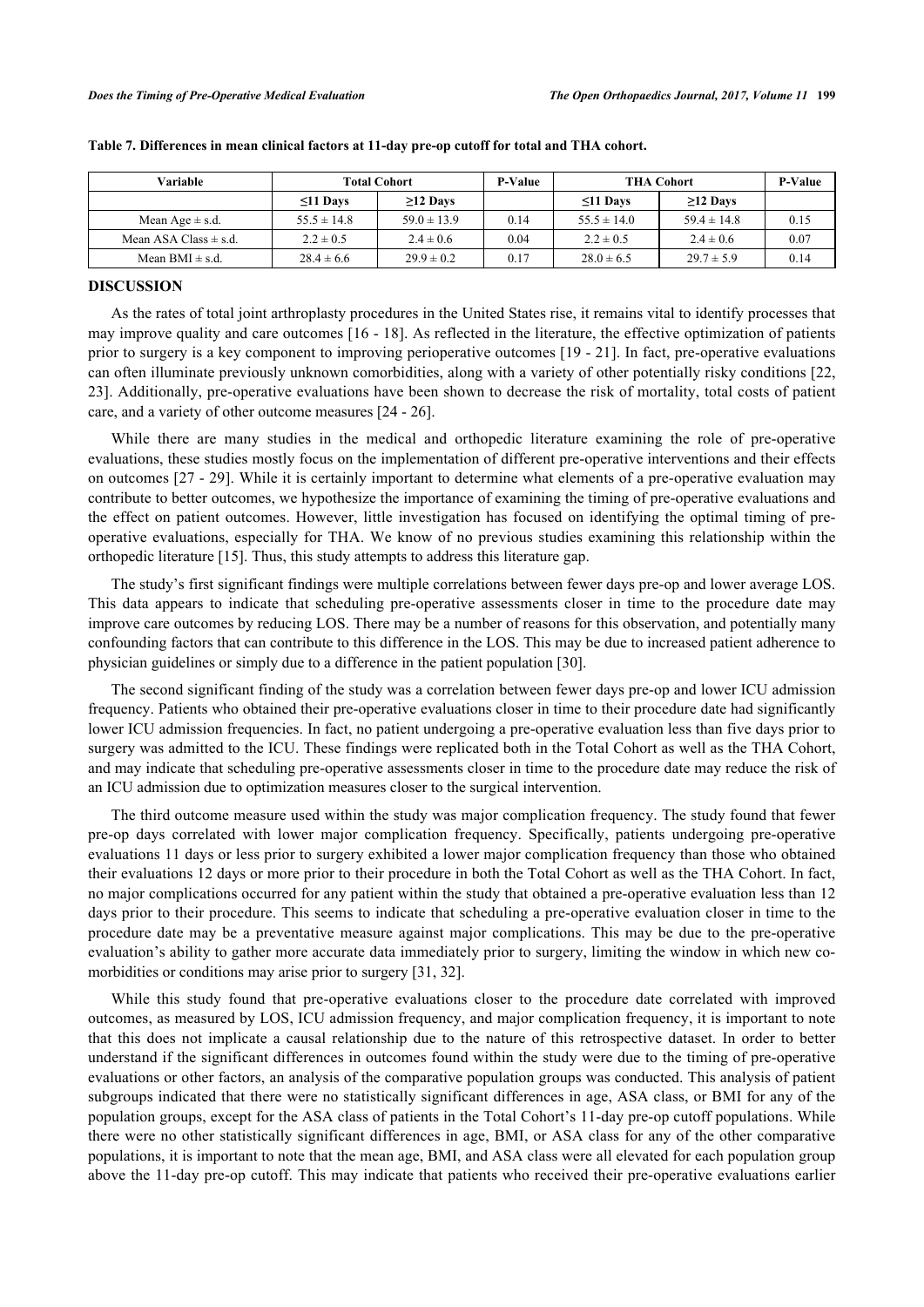were simply less healthy, which may account for the significant differences found in outcomes measures. This may be due to a number of reasons, chiefly that physicians may schedule patients perceived to be riskier for earlier consultations pre-operatively in order to better assess surgical risk. This is a potential confounding variable within our study, as well as a limitation to our results. Additionally, it is important to note that an analysis of co-morbidities was not included in this study, as relevant data was not attainable.

While the study identified a number of critical relationships that indicate shorter time periods between pre-operative evaluations and procedure dates may improve perioperative outcomes, there are a number of limitations of the study that must be considered. First, the sample size of the pilot study  $(n=167)$  may be too small to draw broad conclusions, although the sample sizes and comparison groups met the threshold for statistical power analysis. Second, the time intervals chosen for subgroup analysis may experience selection bias, as they were chosen based on when pre-surgical clearance might occur pre-operatively. Time intervals of 5-days, 10-days, and 30-days were analyzed, while statistically significant differences in the quality of care mean values were presented. Additionally, the study data was gathered from one institution, and thus may not be generalizable to other institutions. As a retrospective study of correlations, no causal relationship can be concluded. Thus, although the study found that shorter times between pre-operative evaluations and procedures correlated with improved perioperative outcomes, the study may not conclude that these improved outcomes were due to the timing of pre-operative evaluations alone. Further, although the results discussed within the study exhibited statistical significance, the differences observed in the LOS, ICU admission frequency, and major complication frequency may hold less clinical significance in a practice setting than statistical significance. In addition, new issues found 4 days prior to surgery may be difficult or even impossible to address fully in a clinical setting. These differences in outcomes may be due to a variety of factors, such as differences in the health of the compared populations, differences in treatment, and many other confounding factors [[33](#page-7-5), [34](#page-7-6)]. Certainly, this is an area which needs further research.

#### **CONCLUSION**

In conclusion, as the THA procedure volume continues to grow, it becomes more important to identify potential processes that may improve surgical outcomes. A vital aspect of any medical procedure is the reduction of risk through pre-operative evaluations. This study sought to examine whether or not the timing of pre-operative evaluations may contribute to perioperative outcomes, a novel topic absent from the present literature. While this study finds that preoperative evaluations closer to the procedure date are correlated with improved outcomes, additional studies must be performed in order to validate this conclusion.

## **CONFLICT OF INTEREST**

The authors confirm that this article content has no conflict of interest.

# **ACKNOWLEDGEMENTS**

There are no acknowledgements to report for this study.

## **REFERENCES**

- <span id="page-5-0"></span>[1] Kurtz S, Ong K, Lau E, Mowat F, Halpern M. Projections of primary and revision hip and knee arthroplasty in the United States from 2005 to 2030. J Bone Joint Surg Am 2007; 89(4): 780-5. [PMID: [17403800\]](http://www.ncbi.nlm.nih.gov/pubmed/17403800)
- [2] Franklin PD, Allison JJ, Ayers DC. Beyond joint implant registries: a patient-centered research consortium for comparative effectiveness in total joint replacement. JAMA 2012; 308(12): 1217-8. [\[http://dx.doi.org/10.1001/jama.2012.12568](http://dx.doi.org/10.1001/jama.2012.12568)] [PMID: [23011710\]](http://www.ncbi.nlm.nih.gov/pubmed/23011710)
- <span id="page-5-1"></span>[3] Center for Disease Control and Prevention Fast Stats. Inpatient Surgery. Available form: [http://www. cdc.gov/nchs/fastats/inpatient](http://www.cdc.gov/nchs/fastats/inpatient-surgery.htm)[surgery.htm](http://www.cdc.gov/nchs/fastats/inpatient-surgery.htm) Accessed August 10, 2014
- <span id="page-5-2"></span>[4] Hailer NP, Garellick G, Kärrholm J. Uncemented and cemented primary total hip arthroplasty in the Swedish Hip Arthroplasty Register. Acta Orthop 2010; 81(1): 34-41.
- [\[http://dx.doi.org/10.3109/17453671003685400\]](http://dx.doi.org/10.3109/17453671003685400) [PMID: [20180715](http://www.ncbi.nlm.nih.gov/pubmed/20180715)]
- <span id="page-5-3"></span>[5] Cram P, Lu X, Kaboli PJ, *et al.* Clinical characteristics and outcomes of Medicare patients undergoing total hip arthroplasty, 19912008. JAMA 2011; 305(15): 1560-7. [\[http://dx.doi.org/10.1001/jama.2011.478](http://dx.doi.org/10.1001/jama.2011.478)] [PMID: [21505134\]](http://www.ncbi.nlm.nih.gov/pubmed/21505134)
- <span id="page-5-4"></span>[6] Mariconda M, Galasso O, Costa GG, Recano P, Cerbasi S. Quality of life and functionality after total hip arthroplasty: a long-term follow-up study. BMC Musculoskelet Disord 2011; 12(6): 222.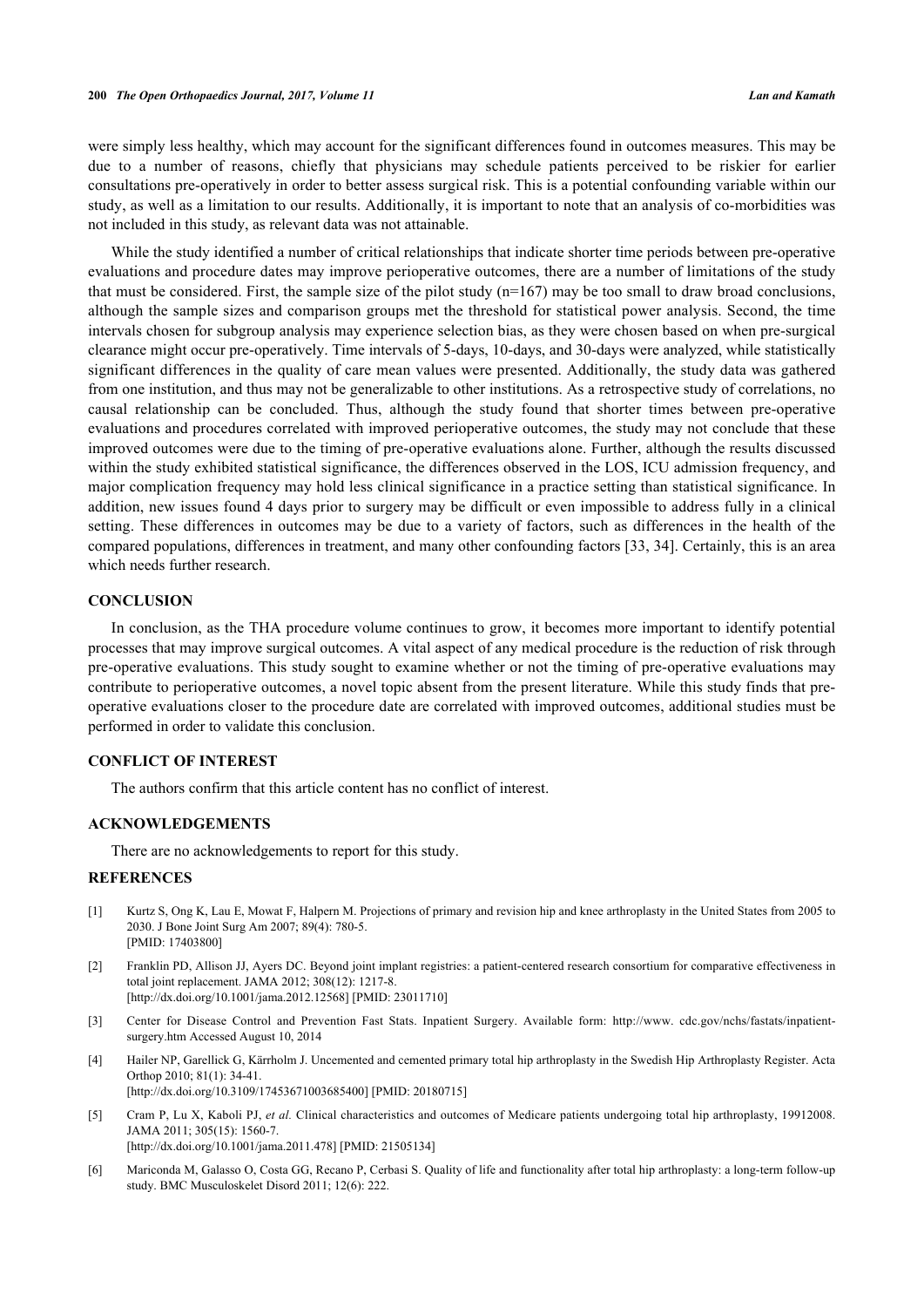[\[http://dx.doi.org/10.1186/1471-2474-12-222\]](http://dx.doi.org/10.1186/1471-2474-12-222) [PMID: [21978244](http://www.ncbi.nlm.nih.gov/pubmed/21978244)]

- <span id="page-6-0"></span>[7] Goodnough LT, Maniatis A, Earnshaw P, *et al.* Detection, evaluation, and management of preoperative anaemia in the elective orthopaedic surgical patient: NATA guidelines. Br J Anaesth 2011; 106(1): 13-22. [\[http://dx.doi.org/10.1093/bja/aeq361\]](http://dx.doi.org/10.1093/bja/aeq361) [PMID: [21148637](http://www.ncbi.nlm.nih.gov/pubmed/21148637)]
- [8] De Hert S, Imberger G, Carlisle J, *et al.* Preoperative evaluation of the adult patient undergoing non-cardiac surgery: guidelines from the European Society of Anaesthesiology. Eur J Anaesthesiol 2011; 28(10): 684-722. [\[http://dx.doi.org/10.1097/EJA.0b013e3283499e3b\]](http://dx.doi.org/10.1097/EJA.0b013e3283499e3b) [PMID: [21885981](http://www.ncbi.nlm.nih.gov/pubmed/21885981)]
- <span id="page-6-1"></span>[9] Zambouri A. Preoperative evaluation and preparation for anesthesia and surgery. Hippokratia 2007; 11(1): 13.
- <span id="page-6-2"></span>[10] Johnston RC, Fitzgerald RH, Harris WH, Poss R, Müller ME, Sledge CB. Clinical and radiographic evaluation of total hip replacement. A standard system of terminology for reporting results. J Bone Joint Surg Am 1990; 72(2): 161-8. [PMID: [2303502\]](http://www.ncbi.nlm.nih.gov/pubmed/2303502)
- <span id="page-6-3"></span>[11] Ellis G, Spiers M, Coutts S, Fairburn P, McCracken L. Preoperative assessment in the elderly: evaluation of a new clinical service. Scott Med J 2012; 57(4): 212-6.

[\[http://dx.doi.org/10.1258/smj.2012.012120](http://dx.doi.org/10.1258/smj.2012.012120)] [PMID: [23028174\]](http://www.ncbi.nlm.nih.gov/pubmed/23028174)

- [12] Harari D, Hopper A, Dhesi J, Babic-Illman G, Lockwood L, Martin F. Proactive care of older people undergoing surgery (POPS): designing, embedding, evaluating and funding a comprehensive geriatric assessment service for older elective surgical patients. Age Ageing 2007; 36(2): 190-6. [\[http://dx.doi.org/10.1093/ageing/afl163\]](http://dx.doi.org/10.1093/ageing/afl163) [PMID: [17259638](http://www.ncbi.nlm.nih.gov/pubmed/17259638)]
- [13] Richter HE, Redden DT, Duxbury AS, Granieri EC, Halli AD, Goode PS. Pelvic floor surgery in the older woman: enhanced compared with usual preoperative assessment. Obstet Gynecol 2005; 105(4): 800-7. [\[http://dx.doi.org/10.1097/01.AOG.0000154920.12402.02](http://dx.doi.org/10.1097/01.AOG.0000154920.12402.02)] [PMID: [15802408\]](http://www.ncbi.nlm.nih.gov/pubmed/15802408)
- <span id="page-6-4"></span>[14] Macpherson DS, Lofgren RP. Outpatient internal medicine preoperative evaluation: a randomized clinical trial. Med Care 1994; 32(5): 498-507. [\[http://dx.doi.org/10.1097/00005650-199405000-00008](http://dx.doi.org/10.1097/00005650-199405000-00008)] [PMID: [8182977\]](http://www.ncbi.nlm.nih.gov/pubmed/8182977)
- <span id="page-6-5"></span>[15] Partridge JS, Harari D, Martin FC, Dhesi JK. The impact of pre-operative comprehensive geriatric assessment on postoperative outcomes in older patients undergoing scheduled surgery: A systematic review. Anaesthesia 2014; 69(s1)(Suppl. 1): 8-16. [\[http://dx.doi.org/10.1111/anae.12494](http://dx.doi.org/10.1111/anae.12494)] [PMID: [24303856](http://www.ncbi.nlm.nih.gov/pubmed/24303856)]
- <span id="page-6-6"></span>[16] Lee Y-K, Biau DJ, Yoon BH, Kim TY, Ha YC, Koo KH. Learning curve of acetabular cup positioning in total hip arthroplasty using a cumulative summation test for learning curve (LC-CUSUM). J Arthroplasty 2014; 29(3): 586-9. [\[http://dx.doi.org/10.1016/j.arth.2013.07.023](http://dx.doi.org/10.1016/j.arth.2013.07.023)] [PMID: [23998991](http://www.ncbi.nlm.nih.gov/pubmed/23998991)]
- [17] Schairer WW, Sing DC, Vail TP, Bozic KJ. Causes and frequency of unplanned hospital readmission after total hip arthroplasty. Clin Orthop Relat Res 2014; 472(2): 464-70. [\[http://dx.doi.org/10.1007/s11999-013-3121-5\]](http://dx.doi.org/10.1007/s11999-013-3121-5) [PMID: [23801061](http://www.ncbi.nlm.nih.gov/pubmed/23801061)]
- <span id="page-6-7"></span>[18] Aoude AA, Aldebeyan SA, Nooh A, Weber MH, Tanzer M. Thirty-Day Complications of Conventional and Computer-Assisted Total Knee and Total Hip Arthroplasty: Analysis of 103, 855 Patients in the American College of Surgeons National Surgical Quality Improvement Program Database. J Arthroplasty 2016; 31(8): 1674-9. [\[http://dx.doi.org/10.1016/j.arth.2016.01.042](http://dx.doi.org/10.1016/j.arth.2016.01.042)] [PMID: [26923496](http://www.ncbi.nlm.nih.gov/pubmed/26923496)]
- <span id="page-6-8"></span>[19] Roizen MF, Foss JF, Fischer SP. Preoperative evaluation. In: Miller RD, Ed. Anesthesia. 5th ed. Philadelphia: Churchill-Livingstone 2000; pp. 824-83.
- [20] Conway JB, Goldberg J, Chung F. Preadmission anaesthesia consultation clinic. Can J Anaesth 1992; 39(10): 1051-7. [\[http://dx.doi.org/10.1007/BF03008374\]](http://dx.doi.org/10.1007/BF03008374) [PMID: [1464132](http://www.ncbi.nlm.nih.gov/pubmed/1464132)]
- <span id="page-6-9"></span>[21] Halaszynski TM, Juda R, Silverman DG. Optimizing postoperative outcomes with efficient preoperative assessment and management. Crit Care Med 2004; 32(4)(Suppl.): S76-86. [\[http://dx.doi.org/10.1097/01.CCM.0000122046.30687.5C\]](http://dx.doi.org/10.1097/01.CCM.0000122046.30687.5C) [PMID: [15064666](http://www.ncbi.nlm.nih.gov/pubmed/15064666)]
- <span id="page-6-10"></span>[22] American Society of Anesthesiologists Task Force on Preanesthesia Evaluation. Practice advisory for preanesthesia evaluation: a report by the American Society of Anesthesiologists Task Force on Preanesthesia Evaluation. Anesthesiology 2002; 96(2): 485-96. [\[http://dx.doi.org/10.1097/00000542-200202000-00037](http://dx.doi.org/10.1097/00000542-200202000-00037)] [PMID: [11818784\]](http://www.ncbi.nlm.nih.gov/pubmed/11818784)
- <span id="page-6-11"></span>[23] Kearon C, Hirsh J. Management of anticoagulation before and after elective surgery. N Engl J Med 1997; 336(21): 1506-11. [\[http://dx.doi.org/10.1056/NEJM199705223362107\]](http://dx.doi.org/10.1056/NEJM199705223362107) [PMID: [9154771](http://www.ncbi.nlm.nih.gov/pubmed/9154771)]
- <span id="page-6-12"></span>[24] Cohen MM, Duncan PG, Tate RB. Does anesthesia contribute to operative mortality? JAMA 1988; 260(19): 2859-63. [\[http://dx.doi.org/10.1001/jama.1988.03410190107032](http://dx.doi.org/10.1001/jama.1988.03410190107032)] [PMID: [3184350\]](http://www.ncbi.nlm.nih.gov/pubmed/3184350)
- [25] Khuri SF, Daley J, Henderson W, *et al.* The National Veterans Administration Surgical Risk Study: risk adjustment for the comparative assessment of the quality of surgical care. J Am Coll Surg 1995; 180(5): 519-31. [PMID: [7749526\]](http://www.ncbi.nlm.nih.gov/pubmed/7749526)
- <span id="page-6-13"></span>[26] Eagle KA, Berger PB, Calkins H, *et al.* ACC/AHA Guideline Update for Perioperative Cardiovascular Evaluation for Noncardiac SurgeryExecutive Summary. A report of the American College of Cardiology/American Heart Association Task Force on Practice Guidelines (Committee to Update the 1996 Guidelines on Perioperative Cardiovascular Evaluation for Noncardiac Surgery). Anesth Analg 2002; 94(5):